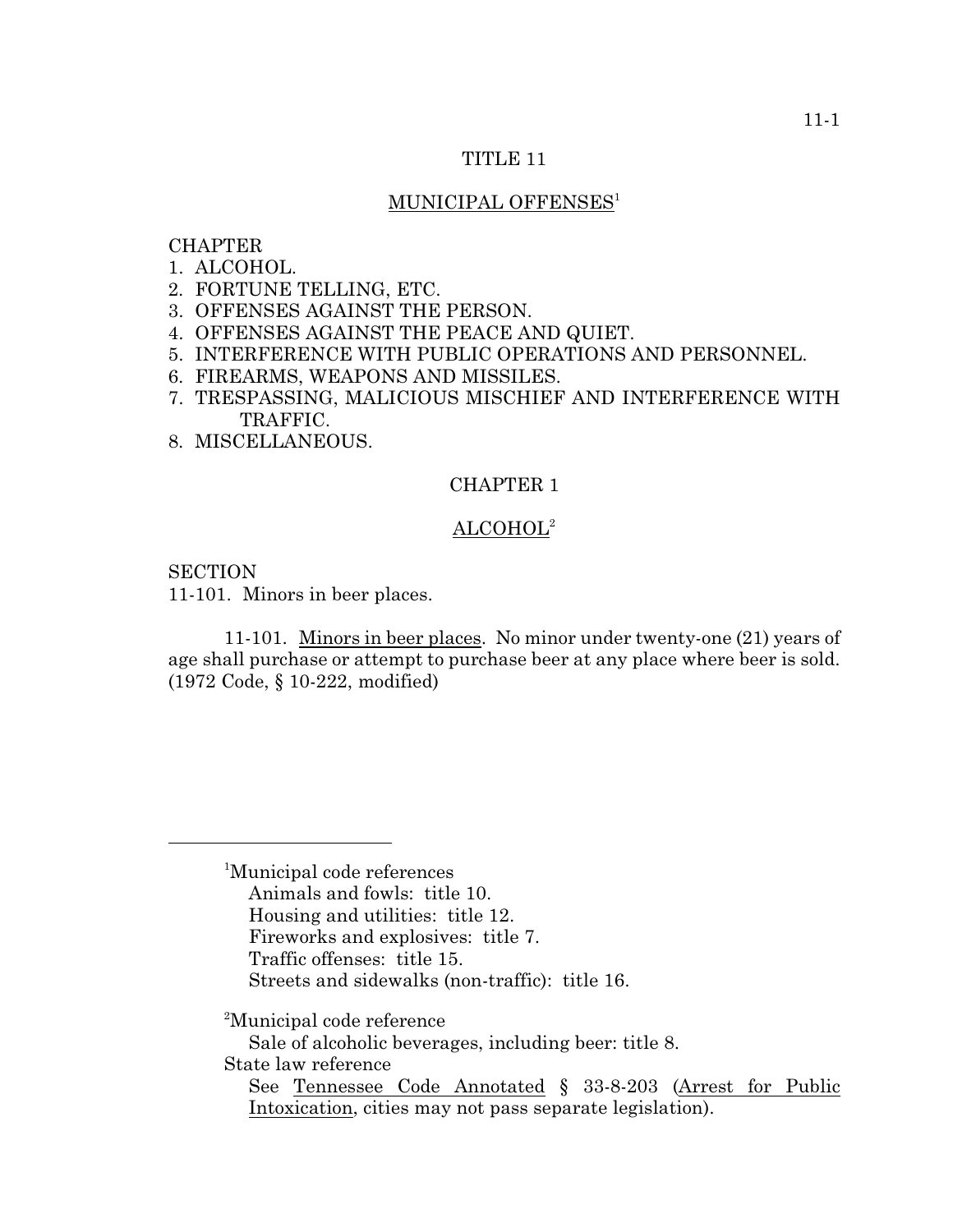# FORTUNE TELLING, ETC.

**SECTION** 11-201. Fortune telling, etc.

11-201. Fortune telling, etc. It shall be unlawful for any person to conduct the business of, solicit for, or ply the trade of fortune teller, clairvoyant, hypnotist, spiritualist, palmist, phrenologist, or other mystic endowed with supernatural powers. (1972 Code, § 10-234, modified)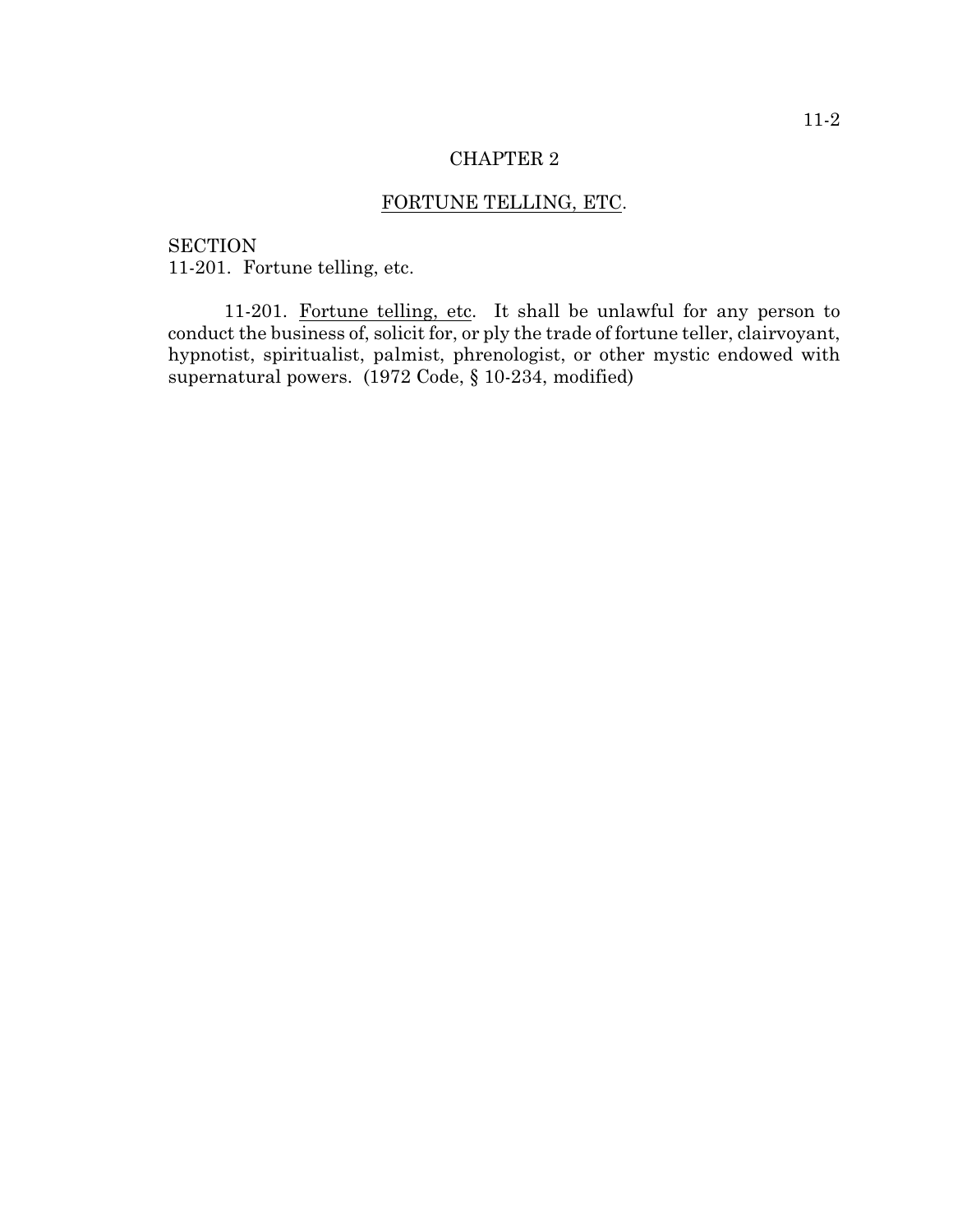# OFFENSES AGAINST THE PERSON

**SECTION** 11-301. Assault and battery.

11-301. Assault and battery. It shall be unlawful for any person to commit an assault or an assault and battery. (1972 Code, § 10-201)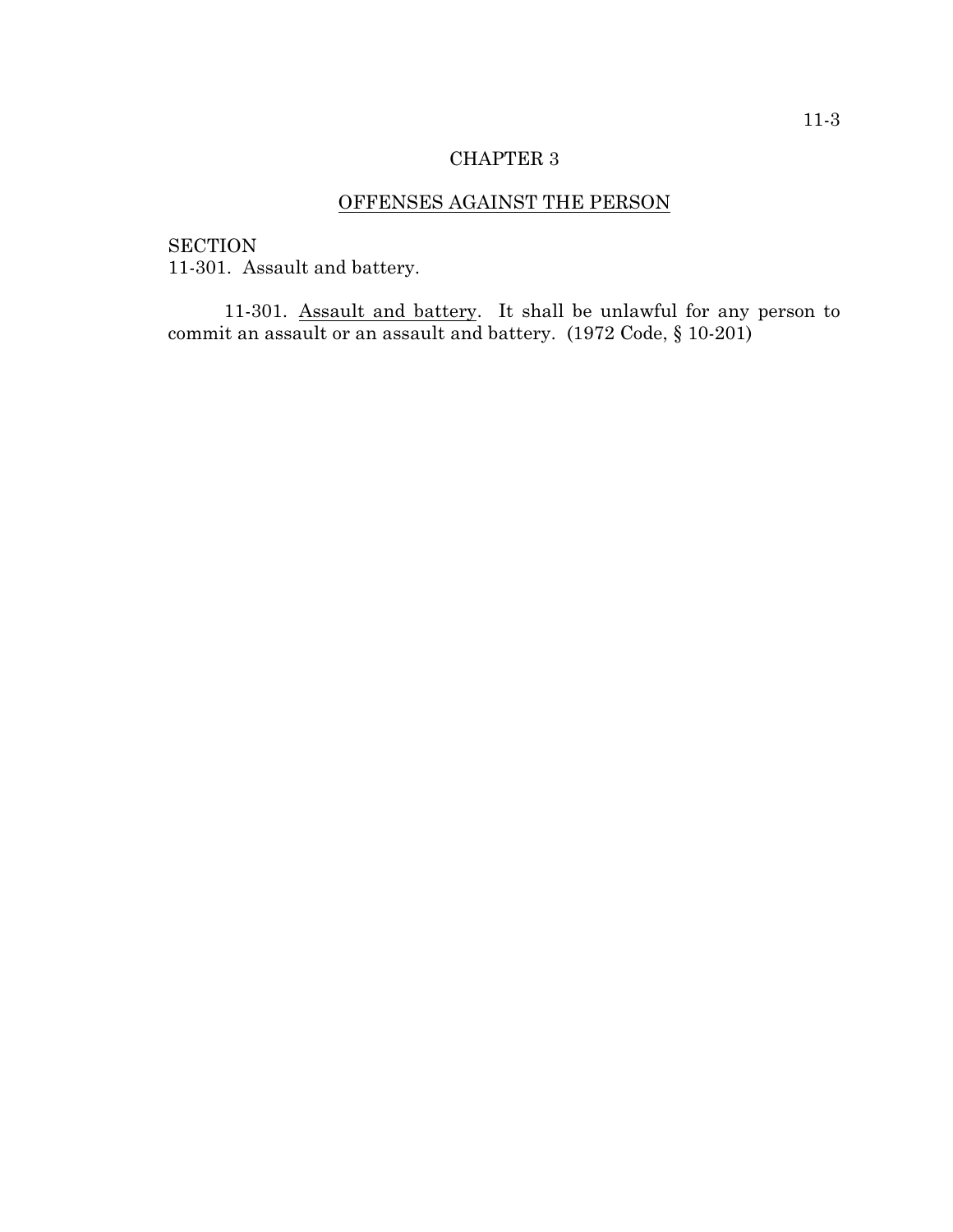## OFFENSES AGAINST THE PEACE AND QUIET

**SECTION** 

11-401. Disturbing the peace.

11-402. Anti-noise regulations.

11-401. Disturbing the peace. No person shall disturb, tend to disturb, or aid in disturbing the peace of others by violent, tumultuous, offensive or obstreperous conduct, and no person shall knowingly permit such conduct upon any premises owned or possessed by him or under his control. (1972 Code, § 10-202)

11-402. Anti-noise regulations. Subject to the provisions of this section, the creating of any unreasonably loud, disturbing and unnecessary noise is prohibited. Noise of such character, intensity, or duration as to be detrimental to the life or health of any individual, or in disturbance of the public peace and welfare is prohibited.

(1) Miscellaneous prohibited noises enumerated. The following acts, among others, are declared to be loud, disturbing and unnecessary noises in violation of this section, but this enumeration shall not be deemed to be exclusive, namely:

(a) Blowing horns. The sounding of any horn or signal device on any automobile, motorcycle, bus, streetcar, or other vehicle while not in motion except as a danger signal if another vehicle is approaching, apparently out of control, or if in motion, only as a danger signal after or as brakes are being applied and deceleration of the vehicle is intended; the creation by means of any such signal device of any unreasonably loud or harsh sound; and the sounding of such device for an unnecessary and unreasonable period of time.

(b) Radios, phonographs, etc. The playing of any radio, phonograph, or any musical instrument or sound device, including but not limited to loudspeakers or other devices for reproduction or amplification of sound, either independently of or in connection with motion pictures, radio or television, in such a manner or with such volume, particularly during the hours between 11:00 P.M. and 7:00 A.M., as to annoy or disturb the quiet, comfort, or repose of person in any office or hospital, or in any dwelling, hotel or other type of residence, or of any person in the vicinity.

(c) Yelling, shouting, hooting, etc. Yelling, shouting, hooting, whistling, or singing on the public streets, particularly between the hours of 11:00 P.M. and 7:00 A.M., or at any time or place so as to annoy or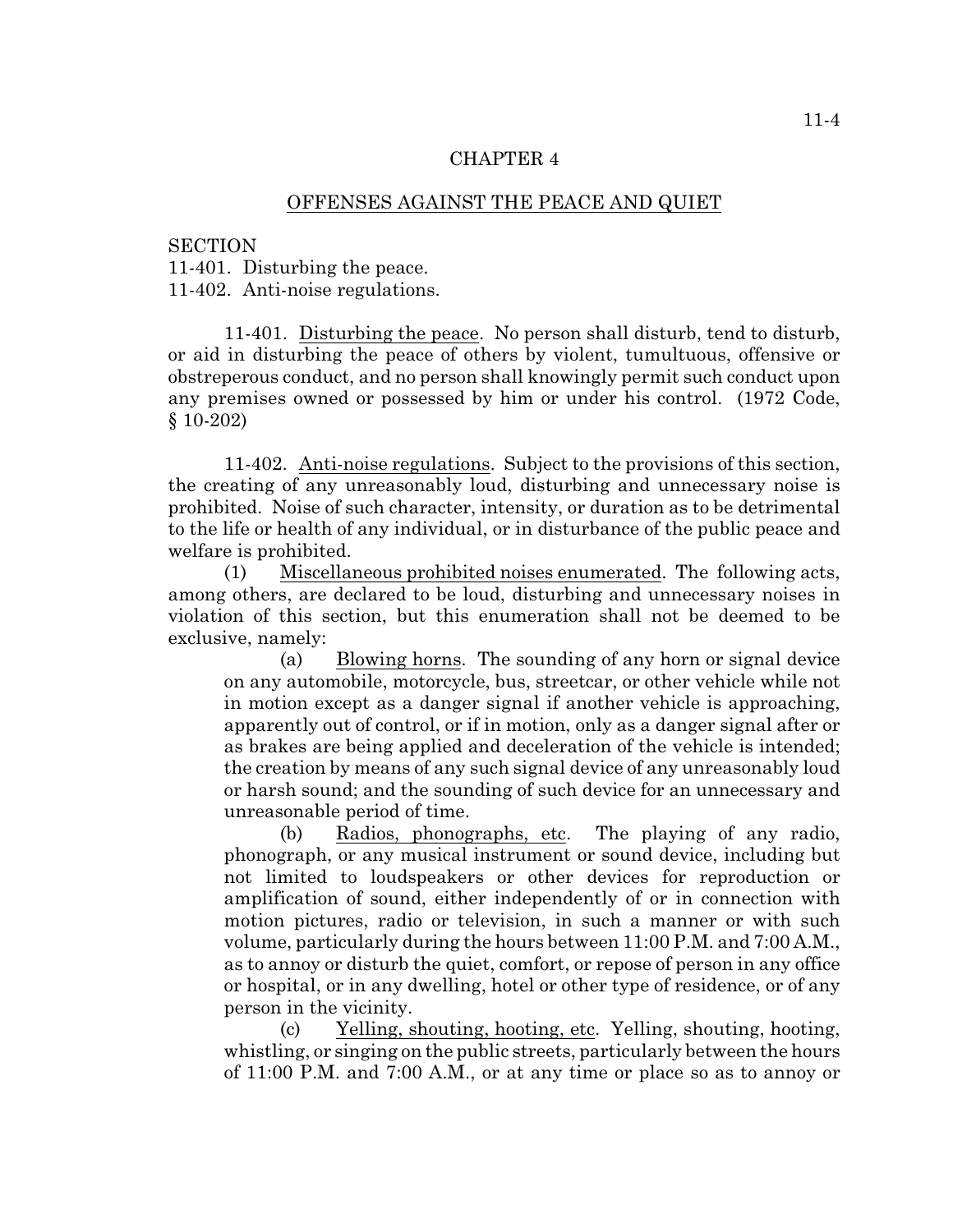disturb the quiet, comfort or repose of any persons in any hospital, dwelling, hotel or other type of residence or of any person in the vicinity.

(d) Pets. The keeping of any animal, bird or fowl which by causing frequent or long continued noise shall disturb the comfort or repose of any person in the vicinity.

(e) Use of vehicle. The use of any automobile, motorcycle, streetcar, or vehicle so out of repair, so loaded, or in such manner as to cause loud and unnecessary grating, grinding, rattling or other noise.

(f) Blowing whistles. The blowing of any steam whistle attached to any stationary boiler, except to give notice of the time to begin or stop work or as a warning of fire or danger, or upon request of proper municipal authorities.

(g) Exhaust discharge. To discharge into the open air the exhaust of any steam engine, stationary internal combustion engine, motor vehicle, or boat engine, except through a muffler or other device which will effectively prevent loud or explosive noises therefrom.

(h) Building operations. The erection (including excavation), demolition, alteration, or repair of any building in any residential area or section or the construction or repair of streets and highways in any residential area or section, other than between the hours of 7:30 A.M. and 6:00 P.M. on week days, except in case of urgent necessity in the interest of public health and safety, and then only with a permit from the city manager granted for a period while the emergency continues not to exceed thirty (30) days. If the city manager should determine that the public health and safety will not be impaired by the erection, demolition, alteration or repair of any building or the excavation of streets and highways between the hours of 6:00 P.M. and 7:30 A.M., and if he shall further determine that loss or inconvenience would result to any party in interest through delay, he may grant permission for such work to be done between the hours of 6:00 P.M. and 7:30 A.M. upon application being made at the time the permit for the work is awarded or during the process of the work.

(i) Noises near schools, hospitals, churches, etc. The creation of any excessive noise on any street adjacent to any hospital or adjacent to any school, institution of learning, church or court while the same is in session.

(j) Loading and unloading operations. The creation of any loud and excessive noise in connection with the loading or unloading of any vehicle or the opening and destruction of bales, boxes, crates, and other containers.

(k) Noises to attract attention. The use of any drum, loudspeaker or other instrument or device emitting noise for the purpose of attracting attention to any performance, show or sale or display of merchandise.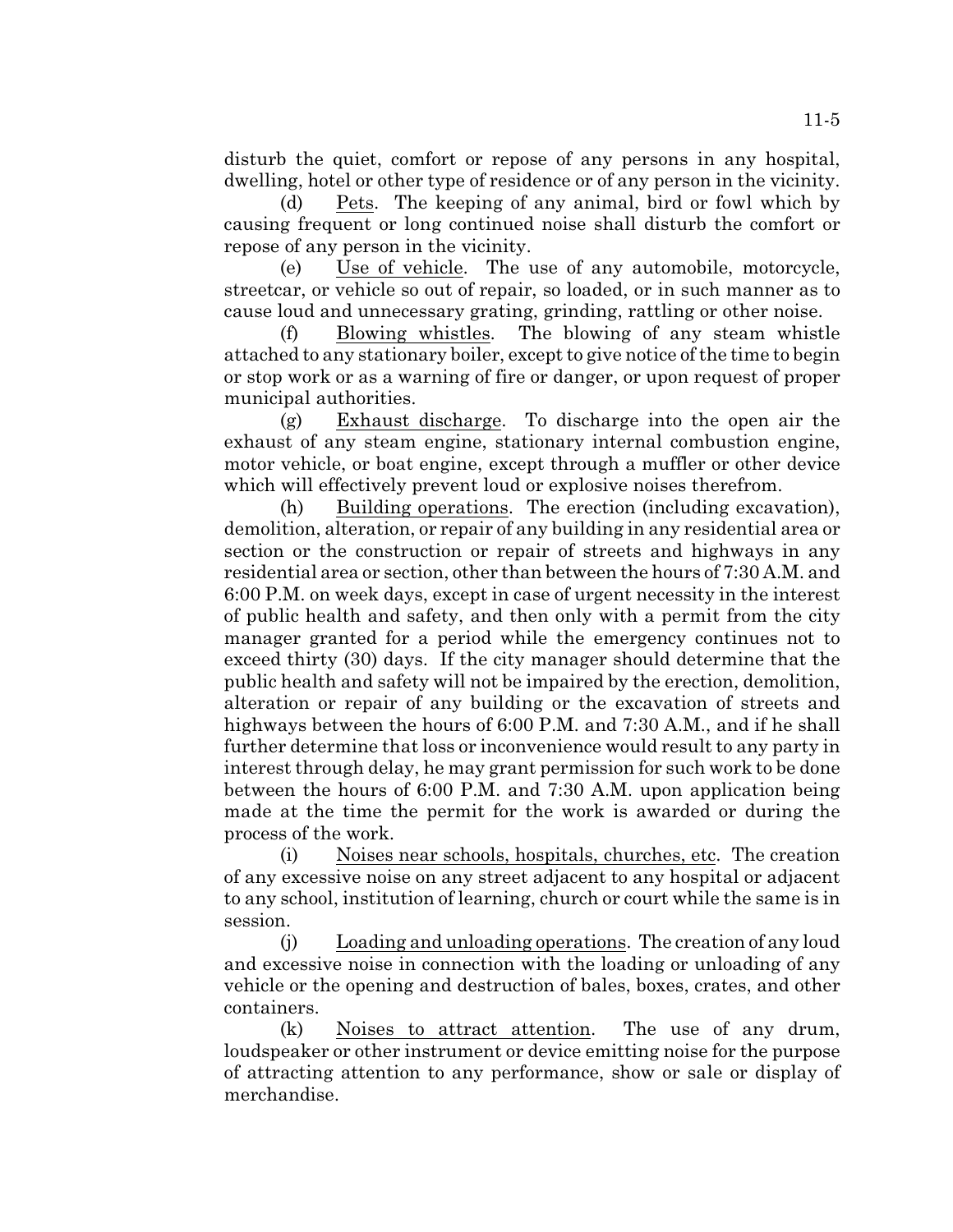(l) Loudspeakers or amplifiers on vehicles. The use of mechanical loudspeakers or amplifiers on trucks or other moving or standing vehicles for advertising or other purposes.

(2) Exceptions. None of the terms or prohibitions hereof shall apply to or be enforced against:

(a) Municipal vehicles. Any vehicle of the municipality while engaged upon necessary public business.

(b) Repair of streets, etc. Excavations or repairs of bridges, streets, or highways at night, by or on behalf of the municipality, the county, or the state, when the public welfare and convenience renders it impracticable to perform such work during the day.

(c) Noncommercial and nonprofit use of loudspeakers or amplifiers. The reasonable use of amplifiers or loudspeakers in the course of public addresses which are noncommercial in character and in the course of advertising functions sponsored by nonprofit organizations. However, no such use shall be made until a permit therefor is secured from the city manager. Hours for the use of an amplified or public address system will be designated in the permit so issued and the use of such systems shall be restricted to the hours so designated in the permit. (1972 Code, § 10-233)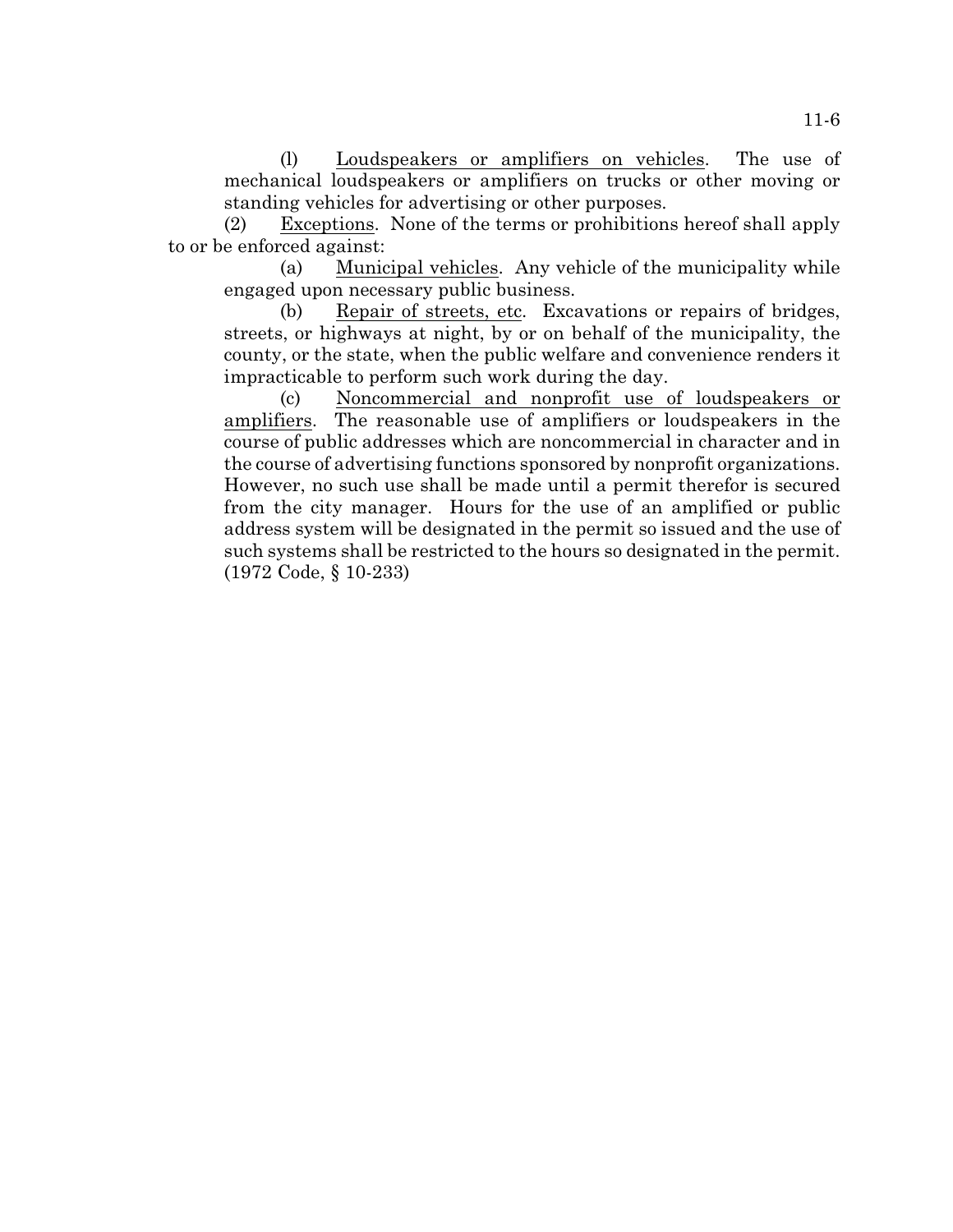#### INTERFERENCE WITH PUBLIC OPERATIONS AND PERSONNEL

#### **SECTION**

- 11-501. Escape from custody or confinement.
- 11-502. Impersonating a government officer or employee.
- 11-503. False emergency alarms.
- 11-504. Resisting or interfering with an officer.
- 11-505. Coercing people not to work.

11-501. Escape from custody or confinement. It shall be unlawful for any person under arrest or otherwise in custody of or confined by the municipality to escape or attempt to escape, or for any other person to assist or encourage such person to escape or attempt to escape from such custody or confinement. (1972 Code, § 10-209)

11-502. Impersonating a government officer or employee. No person other than an official police officer of the municipality shall wear the uniform, apparel, or badge, or carry any identification card or other insignia of office like or similar to, or a colorable imitation of that adopted and worn or carried by the official police officers of the municipality. Furthermore no person shall deceitfully impersonate or represent that he is any government officer or employee. (1972 Code, § 10-211)

11-503. False emergency alarms. It shall be unlawful for any person to intentionally make, turn in, or give a false alarm of fire, or of need for police or ambulance assistance, or to aid or abet in the commission of such act. (1972 Code, § 10-217)

11-504. Resisting or interfering with an officer. It shall be unlawful for any person to resist or in any way interfere with any police officer while the latter is in the discharge or apparent discharge of his duty. (1972 Code, § 10-210)

11-505. Coercing people not to work. It shall be unlawful for any person in association or agreement with any other person to assemble, congregate, or meet together in the vicinity of any premises where other persons are employed or reside for the purpose of inducing any such other person by threats, coercion, intimidation, or acts of violence to quit or refrain from entering a place of lawful employment. It is expressly not the purpose of this section to prohibit peaceful picketing. (1972 Code, § 10-230)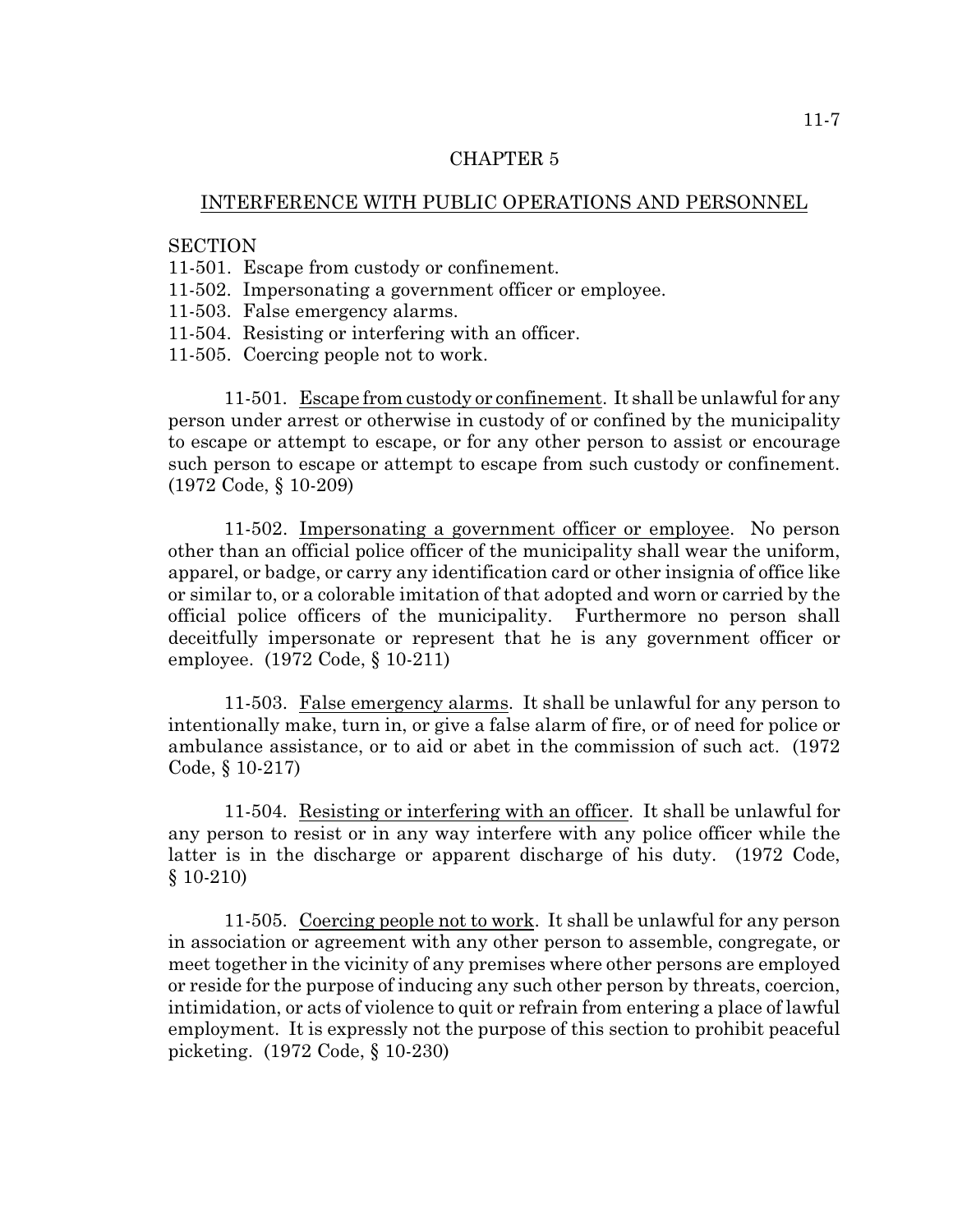#### FIREARMS, WEAPONS AND MISSILES

#### **SECTION**

11-601. Air rifles, etc.

11-602. Throwing missiles.

11-603. Discharge of firearms.

11-601. Air rifles, etc. It shall be unlawful for any person in the municipality to discharge any air gun, air pistol, air rifle, "BB" gun, or sling shot capable of discharging a metal bullet or pellet, whether propelled by spring, compressed air, expanding gas, explosive or other force-producing means or method. (1972 Code, § 10-213)

11-602. Throwing missiles. It shall be unlawful for any person to maliciously throw any stone, snowball, bottle, or any other missile upon or at any vehicle, building, tree, or other public or private property or upon or at any person. (1972 Code, § 10-214)

11-603. Discharge of firearms. It shall be unlawful for any unauthorized person to discharge a firearm within the corporate limits. (1972 Code, § 10-212, modified)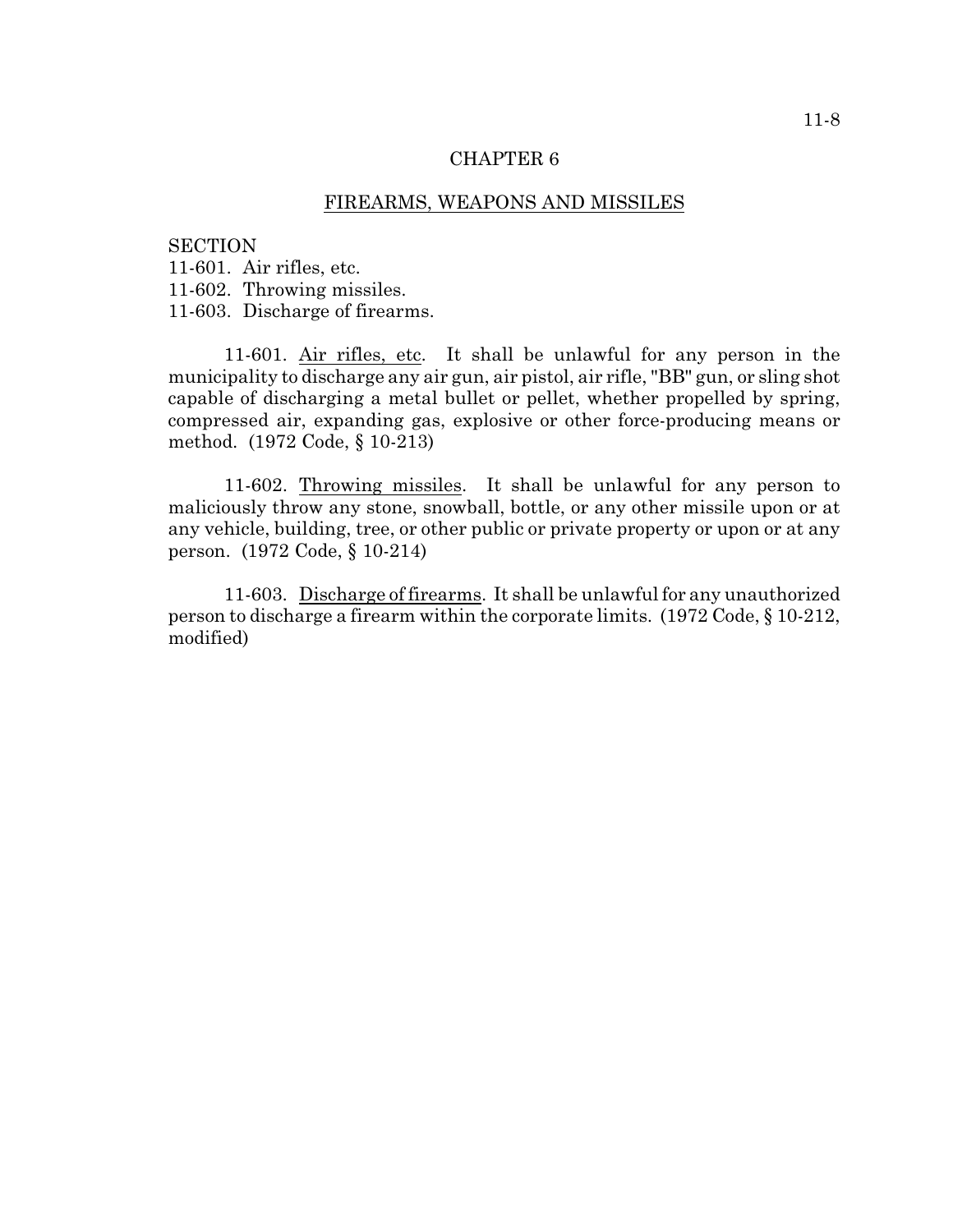## TRESPASSING, MALICIOUS MISCHIEF AND INTERFERENCE WITH TRAFFIC

#### **SECTION**

- 11-701. Trespassing on trains.
- 11-702. Trespassing on posted property; defacing or destroying trespass notices.
- 11-703. Malicious mischief.
- 11-704. Interference with traffic.

11-701. Trespassing on trains. It shall be unlawful for any person to climb, jump, step, stand upon, or cling to, or in any other way attach himself to any locomotive engine or railroad car unless he works for the railroad corporation and is acting in the scope of his employment or unless he is a lawful passenger or is otherwise lawfully entitled to be on such vehicle. (1972 Code, § 10-221)

11-702. Trespassing on posted property; defacing or destroying trespass notices. The owner of any lot or parcel of land within the city may post the same against trespassers. It shall be unlawful for any person to enter, drive upon, or park any motor vehicle on any such posted lot or parcel of land without the consent of the owner. No person shall deface or destroy any trespass notice posted pursuant to this section without the consent of the owner. (1972 Code, § 10-235)

11-703. Malicious mischief. It shall be unlawful and deemed to be malicious mischief for any person to willfully, maliciously or wantonly damage, deface, destroy, conceal, tamper with, remove, or withhold real or personal property which does not belong to him. (1972 Code, § 10-225)

11-704. Interference with traffic. It shall be unlawful for any person to stand, sit, or engage in any activity whatever on any public street, sidewalk, bridge, or public ground in such a manner as to prevent, obstruct or interfere with the free passage of pedestrian or vehicular traffic thereon. (1972 Code, § 10-232)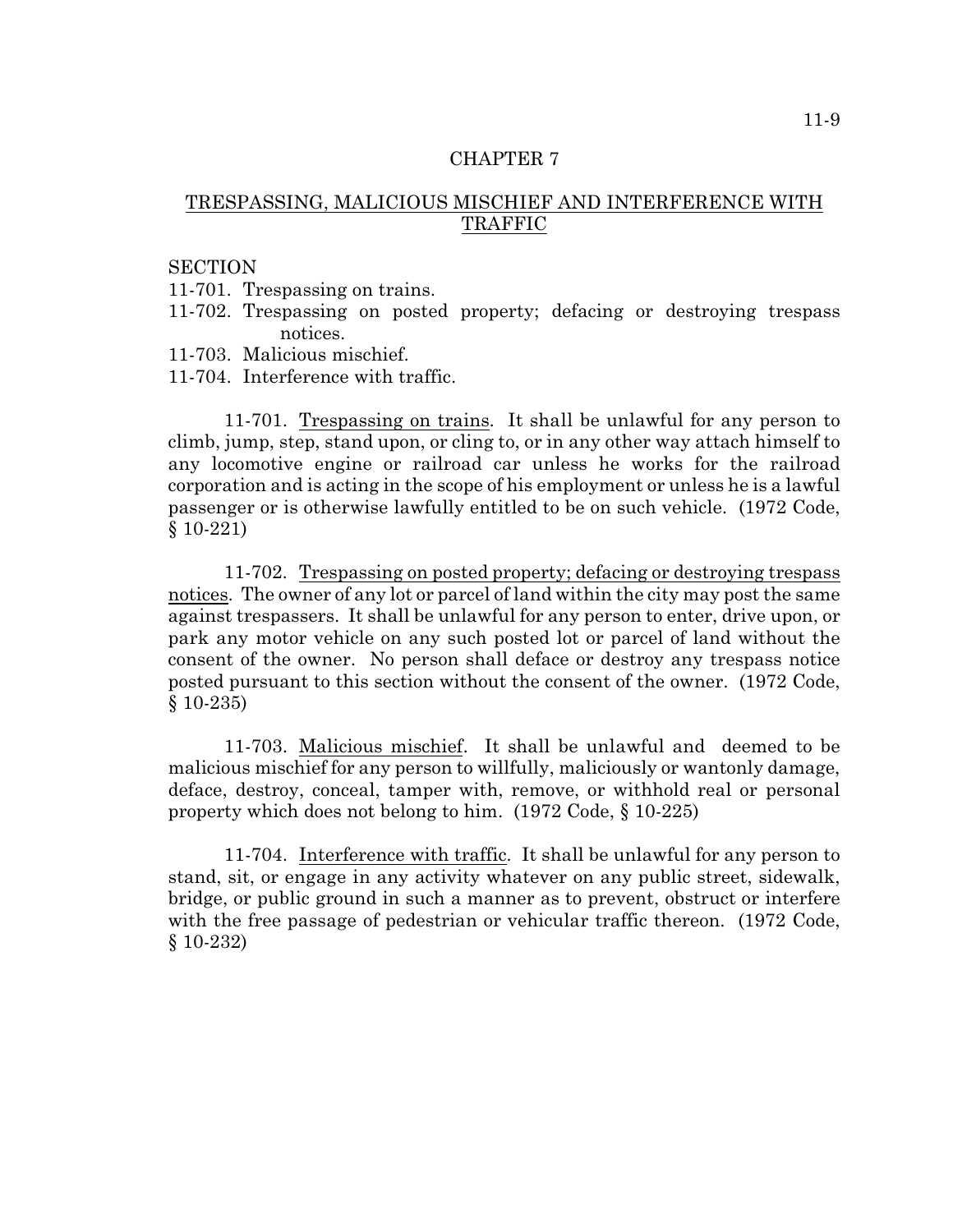## MISCELLANEOUS

## **SECTION**

- 11-801. Abandoned refrigerators, etc.
- 11-802. Caves, wells, cisterns, etc.
- 11-803. Posting notices, etc.
- 11-804. Curfew for minors.
- 11-805. Shoplifting.
- 11-806. Failure to appear.
- 11-807. Use of safety belts in passenger vehicles--violations--penalties--arrest- applicability.
- 11-808. Child passenger restraint systems--violations--penalties.
- 11-809. Trespass by motor vehicle.
- 11-810. Motor vehicle windows with tinting, reflecting or sun screen.
- 11-811. Transporting child in truck bed.
- 11-812. Crash helmet required for driver and passenger--exceptions.
- 11-813. Following too closely.

11-801. Abandoned refrigerators, etc. It shall be unlawful for any person to leave in any place accessible to children any abandoned, unattended, unused, or discarded refrigerator, icebox, or other container with any type latching or locking door without first removing therefrom the latch, lock, or door. (1972 Code, § 10-223)

11-802. Caves, wells, cisterns, etc. It shall be unlawful for any person to permit to be maintained on property owned or occupied by him any cave, well, cistern, or other such opening in the ground which is dangerous to life and limb without an adequate cover or safeguard. (1972 Code, § 10-231)

11-803. Posting notices, etc. No person shall fasten, in any way, any show-card, poster or other advertising device or sign upon any public or private property unless legally authorized to do so. (1972 Code, § 10-226)

11-804. Curfew for minors. It shall be unlawful for any minor, under the age of eighteen (18) years, to be abroad at night after 11:00 P.M. unless upon a legitimate errand or accompanied by a parent, guardian, or other adult person having lawful custody of such minor. Furthermore, no person having the legal care and custody of any such minor shall allow or permit such minor, while in his legal custody, to go or be upon any of the streets or other public places in the city after 11:00 P.M. unless there exists a reasonable necessity therefor. (1972 Code, § 10-224)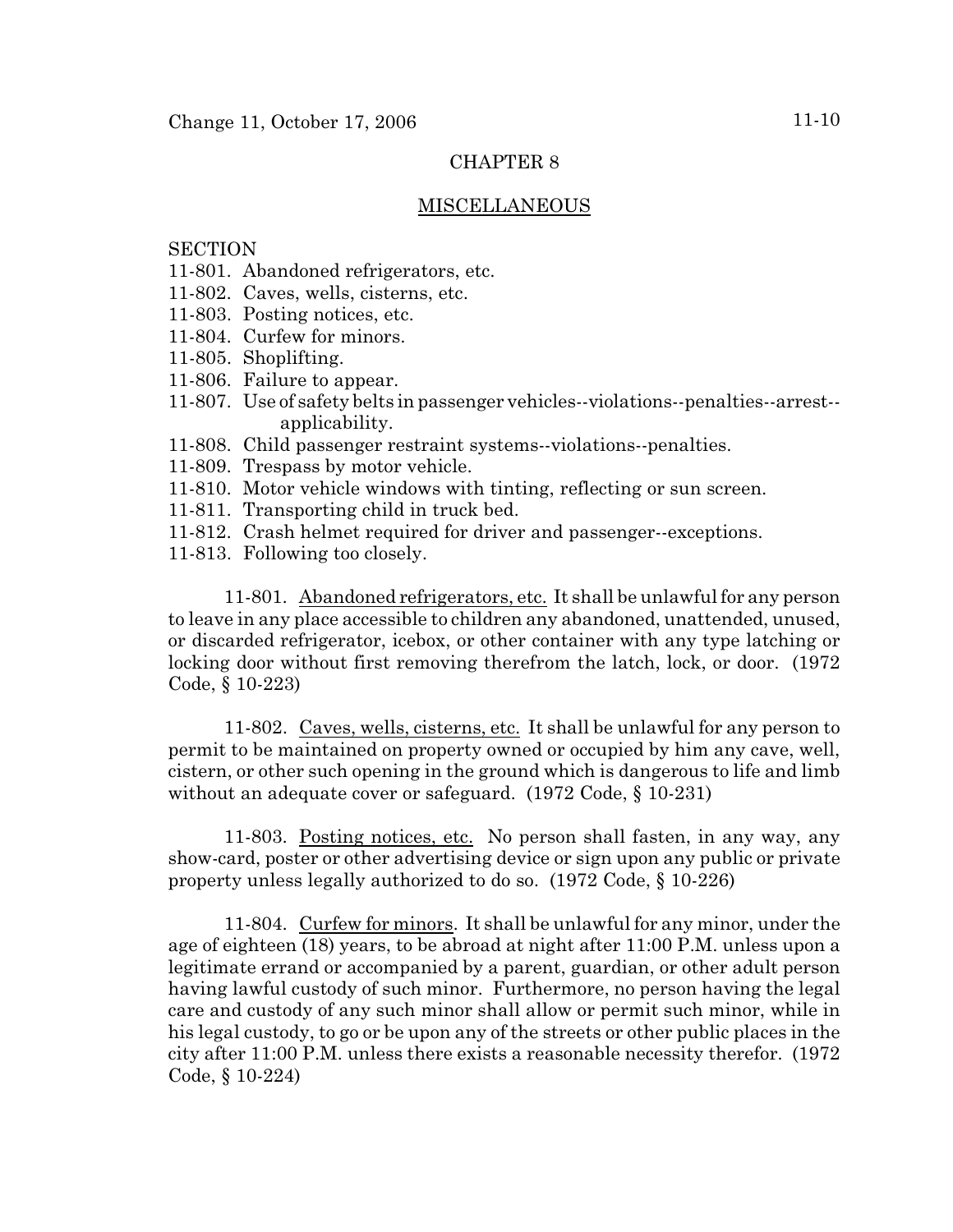Change 11, October 17, 2006 11-11

11-805. Shoplifting. (1) It is declared to be unlawful for any person to shoplift within the corporate limits of the City of Athens, Tennessee.

(2) Any person who shall wilfully take possession of any goods, wares, or merchandise offered for sale by any store or other mercantile establishment with the intent of converting the same to his own use without paying the purchase price thereof is guilty of shoplifting.

(3) Any person wilfully concealing unpurchased goods or merchandise of any store or other mercantile establishment, either on the premises or outside the premises of such store, shall be prima facie presumed to have so concealed such articles with the intention of converting the same to his own use without paying the purchase price thereof.

(4) The finding of such unpurchased goods or merchandise concealed upon such person or among the belongings of such person shall be prima facie evidence of wilful concealment, and if such person conceals, or causes to be concealed, such unpurchased goods or merchandise upon the person, or among the belongings of another, the finding of the same shall be prima facie evidence of wilful concealment on the part of the person so concealing such goods.

(5) A peace officer or merchant or a merchant's employee who has probable cause for believing that goods held for sale by the merchant have been unlawfully taken by a person and that he can recover them by taking the person into custody, may for the purpose of attempting to effect such a recovery, take the person into custody and detain him in a reasonable manner for a reasonable length of time. Such taking into custody and detention by a peace officer, merchant, or merchant's employee shall not render such police officer, merchant, or merchant's employee criminally or civilly liable for false arrest, false imprisonment, or unlawful detention. (1972 Code, § 10-236)

11-806. Failure to appear. Hereafter when a person violates any traffic ordinance, law, or regulation of the city, to prevent the violator's arrest and issuance of a warrant against him or her, said offender must sign an agreement to appear at the time and place indicated and waive the issuance and service of a warrant upon him or her.

If the offender signs said agreement and waiver as provided herein and then fails to appear for trial at the time and place designated, then the city court shall immediately issue a warrant against said offender for said offense committed, and an additional warrant for the offense of violating his or her agreement to appear as provided in said agreement. Said warrants shall then be served upon said offender as provided by law.

It is the intention of this section to adopt and comply with Tennessee Code Annotated, §§ 7-63-101 through 7-63-106, as amended. Said sections are here referred to and made a part hereof, i.e., making it an offense for an offender to sign an agreement to appear in city court for the violation of the city code, law or regulation, and then fail to do so. (1972 Code, § 10-237)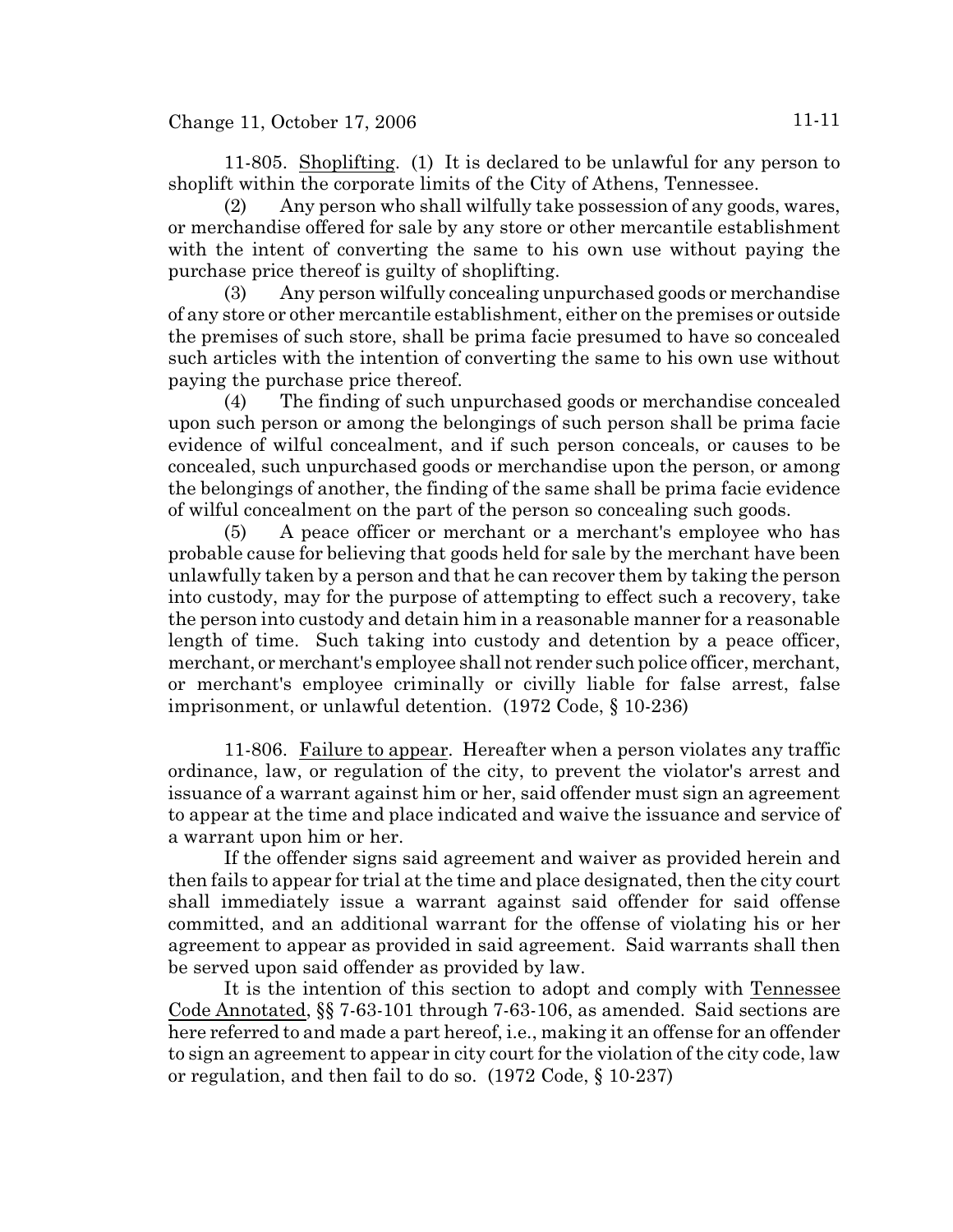11-807. Use of safety belts in passenger vehicles--violations--penalties- arrest--applicability. (1) (a) No person shall operate a passenger motor vehicle

on any highway, as defined in Tennessee Code Annotated, § 55-8-101(22), in the City of Athens unless such person and all passengers four (4) years of age or older are restrained by a safety belt at all times the vehicle is in forward motion.

(b) No person four (4) years of age or older shall be a passenger in a passenger motor vehicle on any highway, as defined in Tennessee Code Annotated, § 55-8-101(22), in the City of Athens, unless such person is restrained by a safety belt at all times the vehicle is in forward motion. (2) (a) The provisions of this section shall apply only to the operator and all passengers occupying the front seat of a passenger motor vehicle.

(b) If the vehicle is equipped with a rear seat which is capable of folding, the provisions of this section shall only apply to front seat passengers and the operator if the back seat is in the fold down position.

(3) As used in this section, unless specified otherwise, "passenger car" or "passenger motor vehicle" means any motor vehicle with a manufacturer's gross vehicle weight rating of eight thousand five hundred pounds (8,500 lbs.) or less, that is not used as a public or livery conveyance for passengers. "Passenger car" or "passenger motor vehicle" does not apply to motor vehicles which are not required by federal law to be equipped with safety belts.

(4) (a) A violation of this section is a civil offense punishable by a fine of up to fifty dollars (\$50.00). All proceeds from the fines imposed by this subsection (3) shall be deposited in the state general fund and designated for the exclusive use of the division of vocational rehabilitation to assist eligible handicapped individuals as defined in Tennessee Code Annotated, § 49-11-602(3) who have been severely injured in motor vehicle accidents.

(b) A person charged with a violation of this section may, in lieu of appearance in court, submit a fine of ten dollars (\$10.00) for a first violation, and twenty dollars (\$20.00) on second and subsequent violations to the city court clerk.

(c) (i) Notwithstanding subdivision  $(4)(b)$  to the contrary, a person charged with a violation of subsection (9) may, in lieu of appearance in court, submit a fine of twenty dollars (\$20.00) to the city court clerk.

(ii) Notwithstanding any provision of subdivision  $(4)(a)$ to the contrary, the revenue generated by ten dollars (\$10.00) of the twenty dollar (\$20.00) fine under subdivision  $(4)(c)(i)$  for a person's first conviction under subsection (9) shall be deposited in the state general fund without being designated for any specific purpose. The remaining ten dollars (\$10.00) of such twenty dollar (\$20.00) fine for such person's first conviction under subsection (i) shall be deposited in the state general fund and designated for the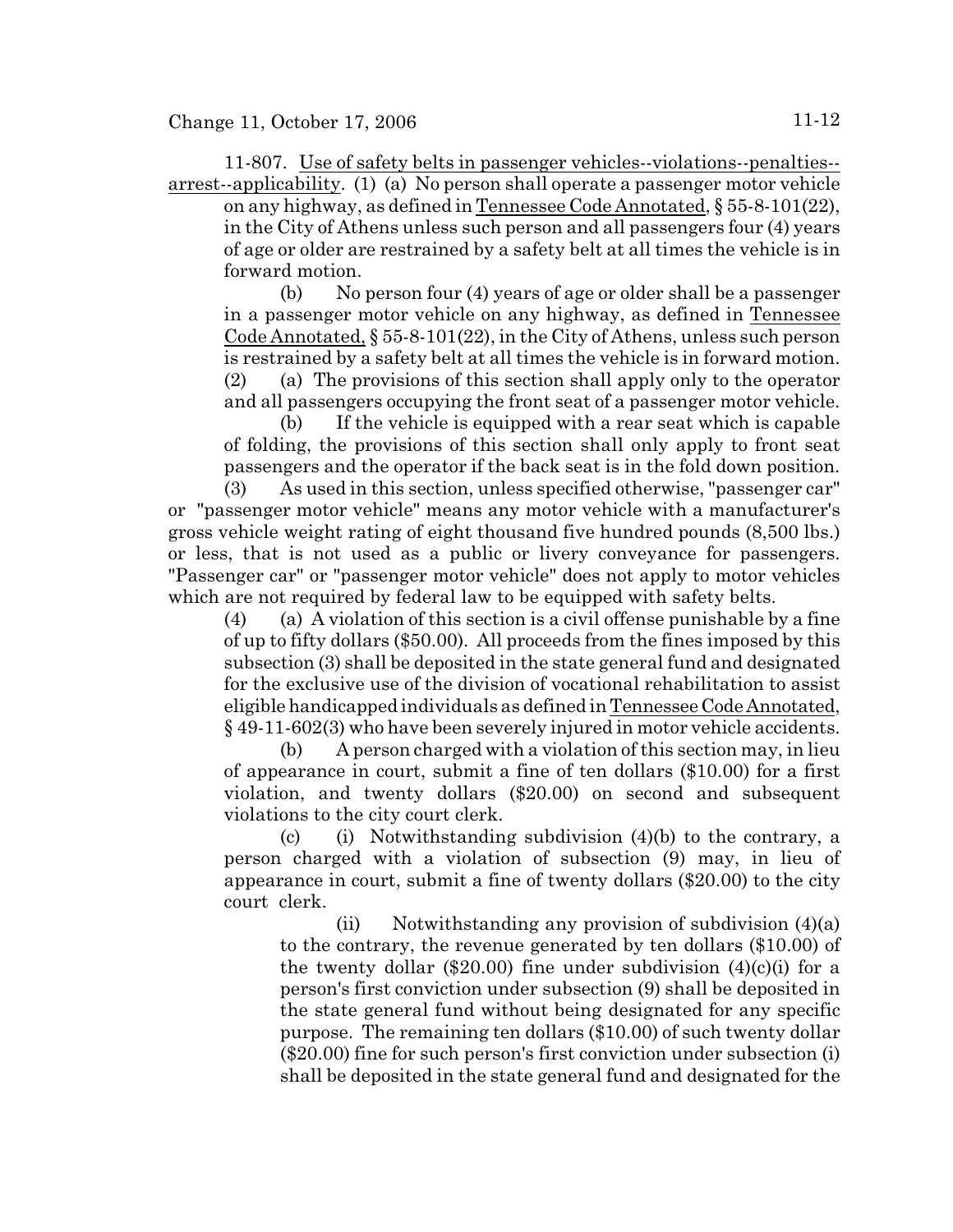exclusive use of the division of vocational rehabilitation in accordance with subdivision (4)(a).

(iii) The revenue generated from such person's second or subsequent conviction under subsection (9) shall be deposited in the state general fund and designated for the exclusive use of the division of vocational rehabilitation in accordance with subdivision  $(4)(a)$ .

(5) No clerk's fee nor court costs, including, but not limited to, any statutory fees of officers, shall be imposed or assessed against anyone convicted of a violation of this section. No litigation tax levied pursuant to the provisions of Tennessee Code Annotated, title 67, chapter 4, part 6, shall be imposed or assessed against anyone convicted of a violation of this section.

(6) (a) A law enforcement officer observing a violation of this section shall issue a citation to the violator, but shall not arrest or take into custody any person solely for a violation of this section.

(b) The department of safety shall not report any convictions under this section except for law enforcement or governmental purposes.

(7) In no event shall a violation of this section be assigned a point value for suspension or revocation of a license by the department of safety, nor shall such violation be construed as any other offense under the provisions of this title.

(8) This section does not apply to:

(a) A passenger or operator with a physically disabling condition whose physical disability would prevent appropriate restraint in such safety seat or safety belt; provided, that such condition is duly certified in writing by a physician who shall state the nature of the handicap, as well as the reason such restraint is inappropriate;

(b) A passenger motor vehicle operated by a rural letter carrier of the United States postal service while performing the duties of a rural letter carrier;

(c) Salespersons or mechanics employed by an automobile dealer who, in the course of their employment, test-drive a motor vehicle, if such dealership customarily test-drives fifty (50) or more motor vehicles a day, and if such test-drives occur within one (1) mile of the location of the dealership;

(d) Utility workers, water, gas and electric meter readers in the course of their employment;

(e) A newspaper delivery motor carrier service while performing the duties of a newspaper delivery motor carrier service; provided, that this exemption shall only apply from the time of the actual first delivery to the customer until the last actual delivery to the customer;

(f) A vehicle in use in a parade if operated at less than fifteen miles per hour (15 mph);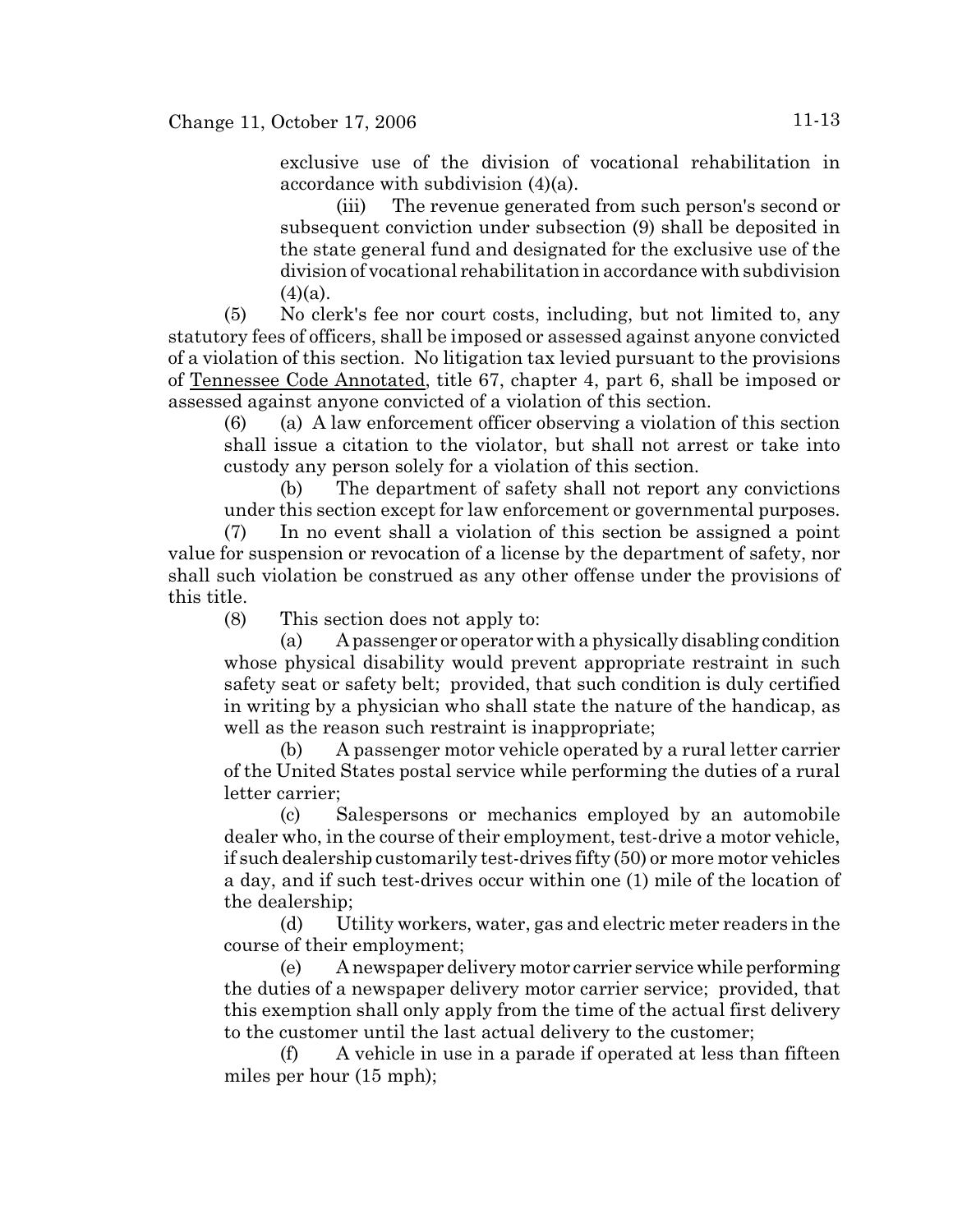(g) A vehicle in use in a hayride if operated at less than fifteen miles per hour (15 mph); or

(h) A vehicle crossing a highway from one field to another if operated at less than fifteen miles per hour (15 mph).

(9) (a) Notwithstanding any provision of this section to the contrary, no person between sixteen (16) years of age and up to and through the age of seventeen (17) years of age, shall operate a passenger motor vehicle, or be a passenger therein, unless such person is restrained by a safety belt at all times the vehicle is in forward motion.

(b) Notwithstanding subdivision  $(2)(a)$ , the provisions of this subsection (9) shall apply to all occupants between sixteen (16) years of age and eighteen (18) years of age occupying any seat in a passenger motor vehicle.

(c) Notwithstanding subdivision  $(6)(a)$ , a law enforcement officer observing a violation of this subsection (9) shall issue a citation to the violator, but shall not arrest or take into custody any person solely for a violation of this subsection (9).

(10) Notwithstanding the provisions of subsection (2), no person with a learner permit or an intermediate driver license shall operate a passenger motor vehicle in the City of Athens unless such person and all passengers between the ages of four (4) and seventeen (17) years of age are restrained by a safety belt at all times the vehicle is in forward motion.

The maximum penalty for a violation of this section shall be a civil fine not to exceed of fifty dollars (\$50.00). (as added by Ord. #931, Sept. 2005)

11-808. Child passenger restraint systems--violations--penalties.

(1) (a) Any person transporting any child, under one (1) year of age, or any child, weighing twenty pounds (20 lbs.) or less, in a motor vehicle upon a road, street or highway in the City of Athens is responsible for the protection of the child and properly using a child passenger restraint system in a rear facing position, meeting federal motor vehicle safety standards in the rear seat if available or according to the child safety restraint system or vehicle manufacturer's instructions.

(b) Notwithstanding the provisions of Tennessee Code Annotated, § 55-9-603, any person transporting any child, one (1) through three (3) years of age weighing greater than twenty pounds (20 lbs.), in a motor vehicle upon a road, street or highway of Tennessee is responsible for the protection of the child and properly using a child passenger restraint system in a forward facing position, meeting federal motor vehicle safety standards in the rear seat if available or according to the child safety restraint system or vehicle manufacturer's instructions.

(c) Notwithstanding the provisions of Tennessee Code Annotated, § 55-9-603, any person transporting any child, four (4)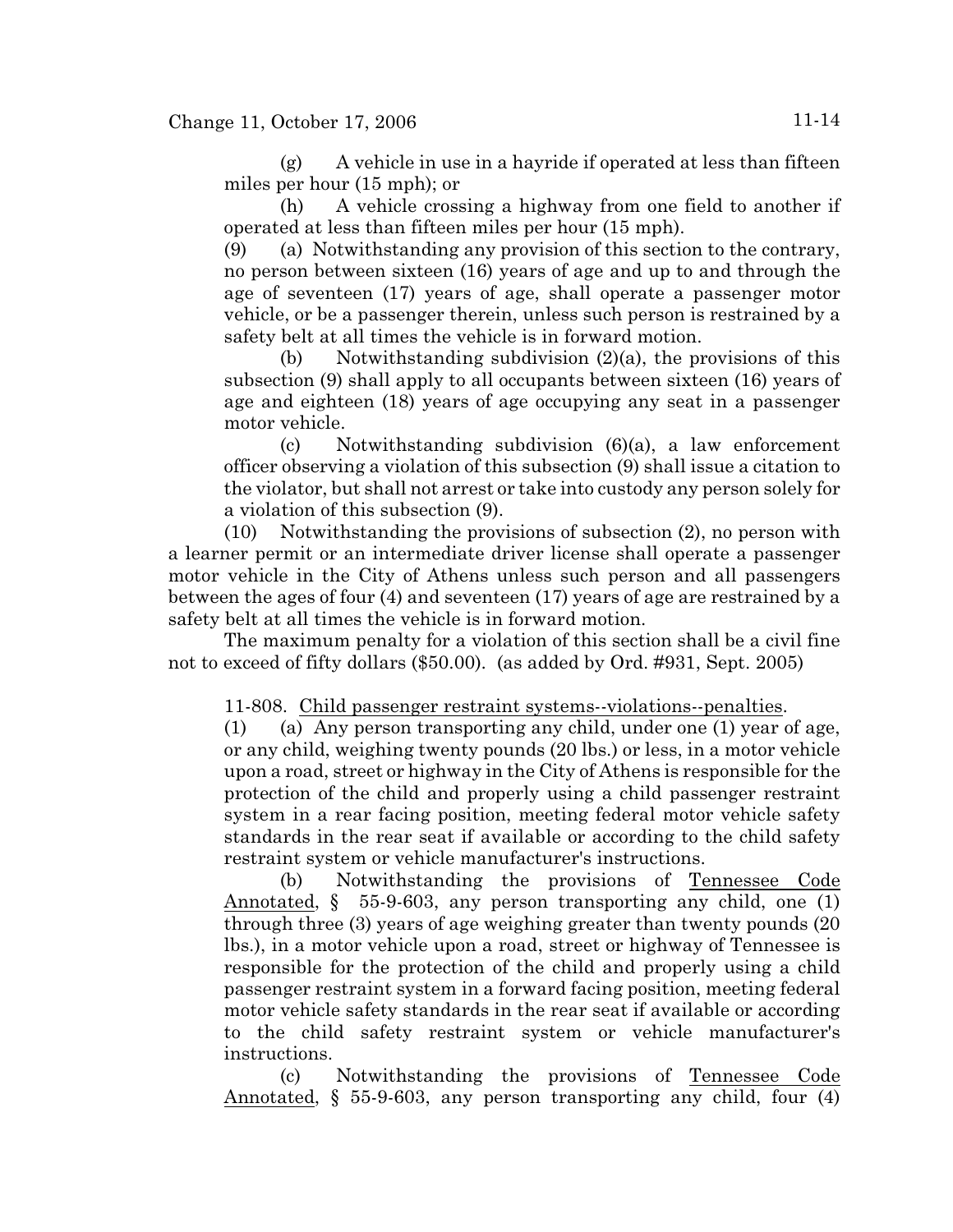through eight (8) years of age and measuring less than four feet, nine inches (4' 9") in height, in a passenger motor vehicle upon a road, street or highway of Tennessee is responsible for the protection of the child and properly using a belt positioning booster seat system, meeting federal motor vehicle safety standards in the rear seat if available or according to the child safety restraint system or vehicle manufacturer's instructions.

(d) (i) If a child is not capable of being safely transported in a conventional child passenger restraint system as provided for in this subsection (1), a specially modified, professionally manufactured restraint system meeting the intent of this subsection (1) shall be in use; provided, however, that the provisions of this subdivision (1)(d) shall not be satisfied by use of the vehicle's standard lap or shoulder safety belts independent of any other child passenger restraint system. A motor vehicle operator who is transporting a child in a specially modified, professionally manufactured child passenger restraint system shall possess a copy of the physician's signed prescription that authorizes the professional manufacture of the specially modified child passenger restraint system.

(ii) A person shall not be charged with a violation of this subsection (1) if such person presents a copy of the physician's prescription in compliance with the provisions of this subdivision (1)(d) to the arresting officer at the time of the alleged violation.

(iii) A person charged with a violation of this subsection (1) may, on or before the court date, submit a copy of the physician's prescription and evidence of possession of a specially modified, professionally manufactured child passenger restraint system to the court. If the court is satisfied that compliance was in effect at the time of the violation, the charge for violating the provisions of this subsection (1) may be dismissed.

(2) All passenger vehicle rental agencies doing business in the City of Athens shall make available at a reasonable rate to those renting such vehicles an approved restraint as described in subsection (1).

(3) (a) A violation of this section is a civil offense punishable by a fine of up to fifty dollars (\$50.00).

(b) In addition to or in lieu of the penalty imposed under subdivision (3)(a), persons found guilty of a first offense of violating this section may be required to attend a court approved offenders' class designed to educate offenders on the hazards of not properly transporting children in motor vehicles. A fee may be charged for such classes sufficient to defray all costs of providing such classes.

(4) Prior to the initial discharge of any newborn child from a health care institution offering obstetrical services, such institution shall inform the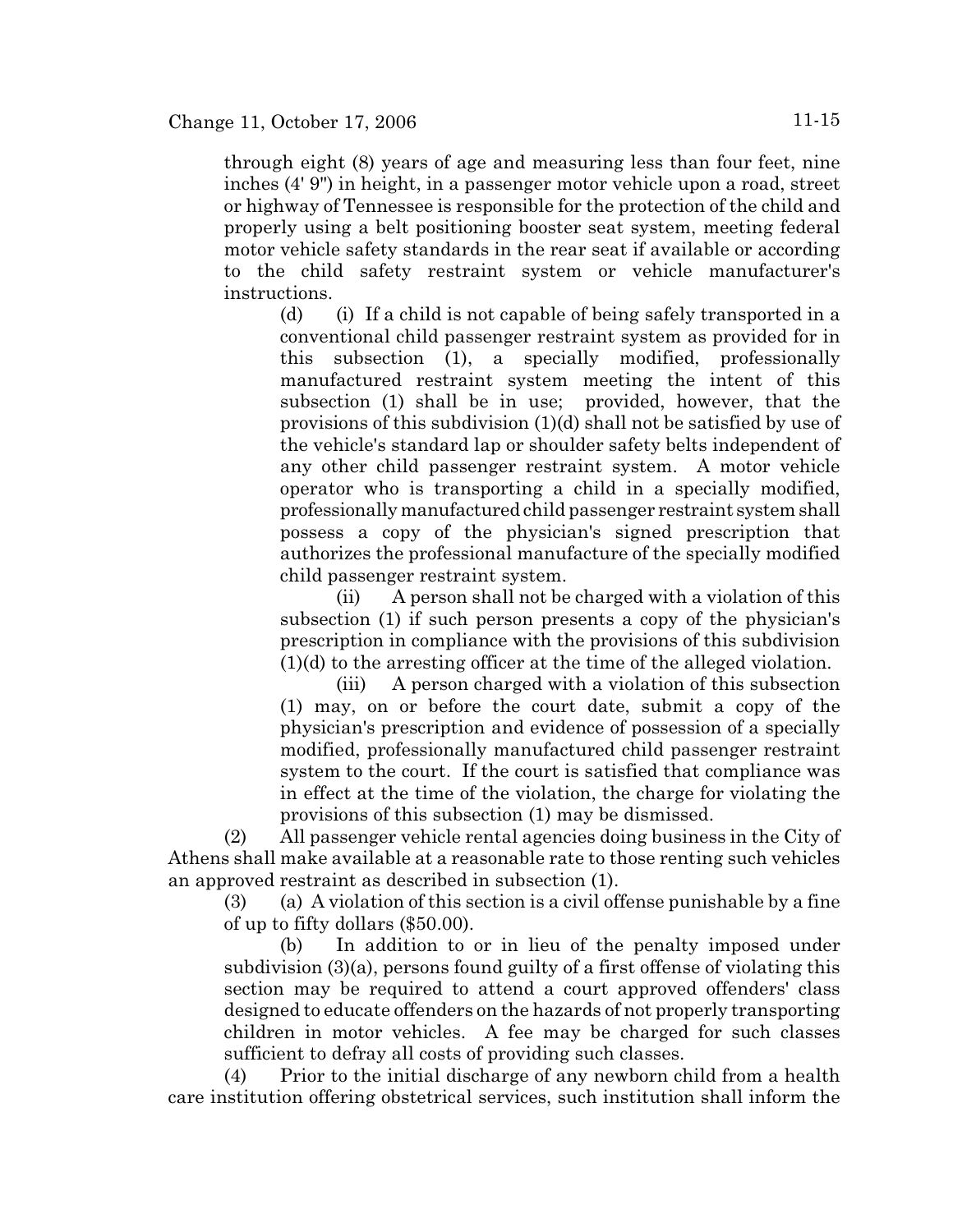Change 11, October 17, 2006 11-16

parent that use of a child passenger restraint system is required by law. Further, the health care institution shall distribute to the parent related information provided by the department of safety.

(5) (a) (i) Notwithstanding the provisions of Tennessee Code Annotated, § 55-9-603, any person transporting any child, nine (9) through twelve (12) years of age, or any child through twelve (12) years of age, measuring four feet, nine inches (4' 9") or more in height, in a passenger motor vehicle upon a road, street or highway of Tennessee is responsible for the protection of the child and properly using a seat belt system meeting federal motor vehicle safety standards. It is recommended that any such child be placed in the rear seat if available.

(ii) Notwithstanding the provisions of Tennessee Code Annotated, § 55-9-603, any person transporting any child, thirteen (13) through fifteen (15) years of age, in a passenger motor vehicle upon a road, street or highway of Tennessee is responsible for the protection of the child and properly using a passenger restraint system, including safety belts, meeting federal motor vehicle safety standards.

(b) A person charged with a violation of this subsection (5) may, in lieu of appearance in court, submit a fine of fifty dollars (\$50.00) to the clerk of the court which has jurisdiction of such offense within the county in which the offense charged is alleged to have been committed.

(c) No litigation tax levied pursuant to the provisions of Tennessee Code Annotated, title 67, chapter 4, part 6, shall be imposed or assessed against anyone convicted of a violation of this subsection (5), nor shall any clerk's fee or court costs, including but not limited to any statutory fees of officers, be imposed or assessed against anyone convicted of a violation of this subsection (6).

(d) (i) Notwithstanding any provision of subsection (5) to the contrary, the revenue generated by ten dollars (\$10.00) of the fifty dollar (\$50.00) fine under subdivision (5)(b) for a person's first conviction under this subsection (5), shall be deposited in the state general fund without being designated for any specific purpose. The remaining forty dollars (\$40.00) of such fifty dollar (\$50.00) fine for a person's first conviction under this subsection (5) shall be deposited to the child safety fund in accordance with Tennessee Code Annotated  $\S$  55-9-602(f).

(ii) The revenue generated from such person's second or subsequent conviction under this subsection (5) shall be deposited to the child safety fund in accordance with Tennessee Code Annotated, § 55-9-602(f).

(e) Notwithstanding any provision of law to the contrary, no more than one (1) citation may be issued for a violation of this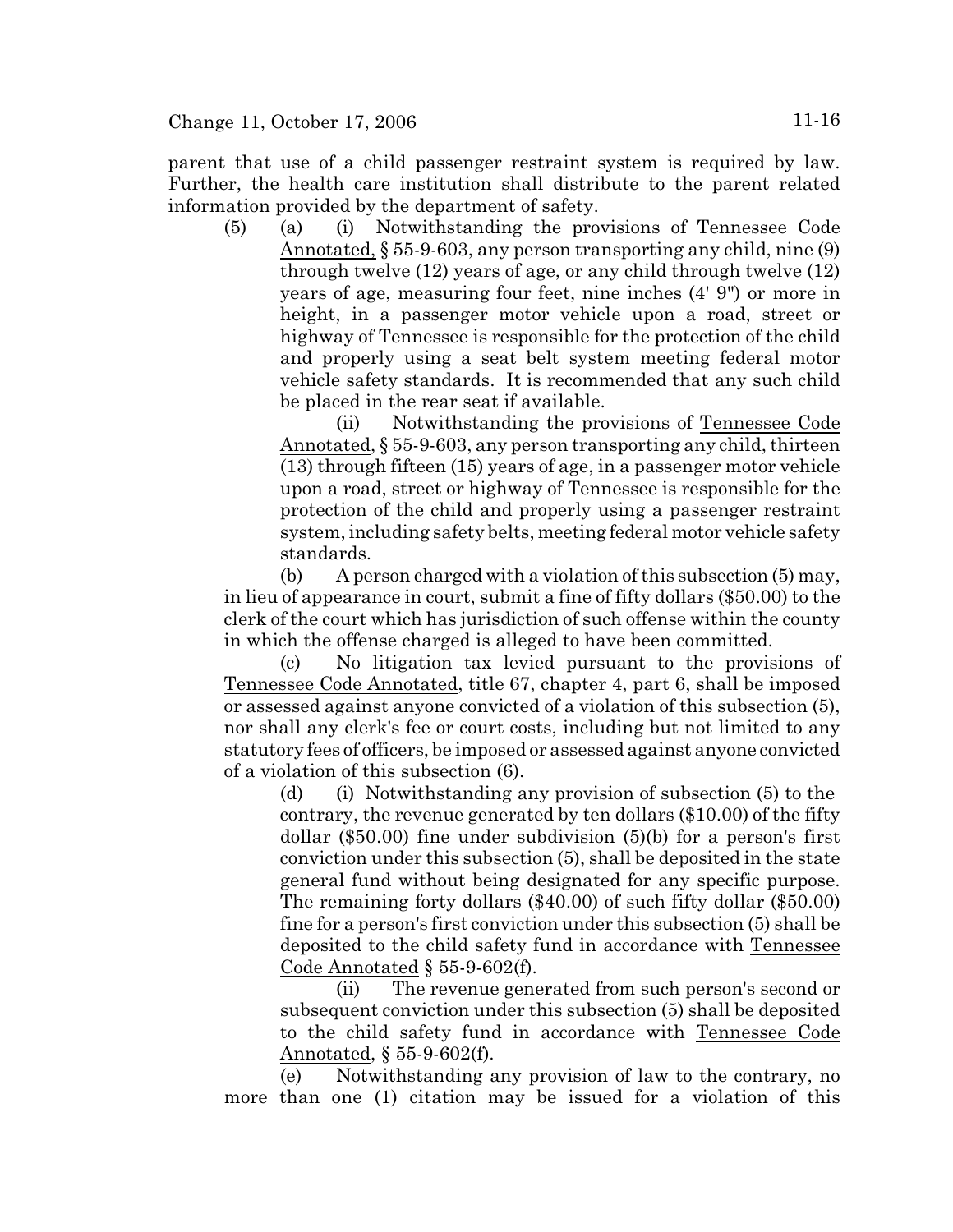subsection (5) per vehicle per occasion. If the driver is neither a parent nor legal guardian of the child and the child's parent or legal guardian is present in the vehicle, the parent or legal guardian is responsible for ensuring that the provisions of this subsection (5) are complied with. If no parent or legal guardian is present at the time of the violation, the driver is solely responsible for compliance with this subsection (5).

(6) As used in this section, unless specified otherwise, "passenger motor vehicle" means any motor vehicle with a manufacturer's gross vehicle weight rating of ten thousand pounds (10,000 lbs.) or less, that is not used as a public or livery conveyance for passengers. "Passenger motor vehicle" does not apply to motor vehicles which are not required by federal law to be equipped with safety belts.

The maximum penalty for a violation of this section shall be a civil fine not in excess of fifty dollars (\$50.00). (as added by Ord. #931, Sept. 2005)

11-809. Trespass by motor vehicle. (1) Any person who drives, parks, stands, or otherwise operates a motor vehicle on, through or within a parking area, driving area or roadway located on privately owned property which is provided for use by patrons, customers or employees of business establishments upon such property, or adjoining property or for use otherwise in connection with activities conducted upon such property or adjoining property, after such person has been requested or ordered to leave the property or to cease doing any of the foregoing actions commits a civil offense. A request or order under this section may be given by a law enforcement officer or by the owner, lessee, or other person having the right to the use or control of the property, or any authorized agent or representative thereof, including, but not limited to, private security guards hired to patrol the property.

(2) As used in this section, "motor vehicle" includes an automobile, truck, van, bus, recreational vehicle, camper, motorcycle, motor bike, moped, gocart, all terrain vehicle, dune buggy, and any other vehicle propelled by motor.

(3) A property owner, lessee or other person having the right to the use or control of property may post signs or other notices upon a parking area, driving area or roadway giving notice of this section and warning that violators will be prosecuted; provided, that the posting of signs or notices shall not be a requirement to prosecution under this section and failure to post signs or notices shall not be a defense to prosecution hereunder.

The maximum penalty for a violation of this section shall be a civil fine not in excess of fifty dollars (\$50.00). (as added by Ord. #931, Sept. 2005)

11-810. Motor vehicle windows with tinting, reflecting or sun screen.

(1) (a) It is lawful for any person to operate, upon a public highway, street or road, any motor vehicle registered in this state, in which any window, which has a visible light transmittance equal to, but not less than, that specified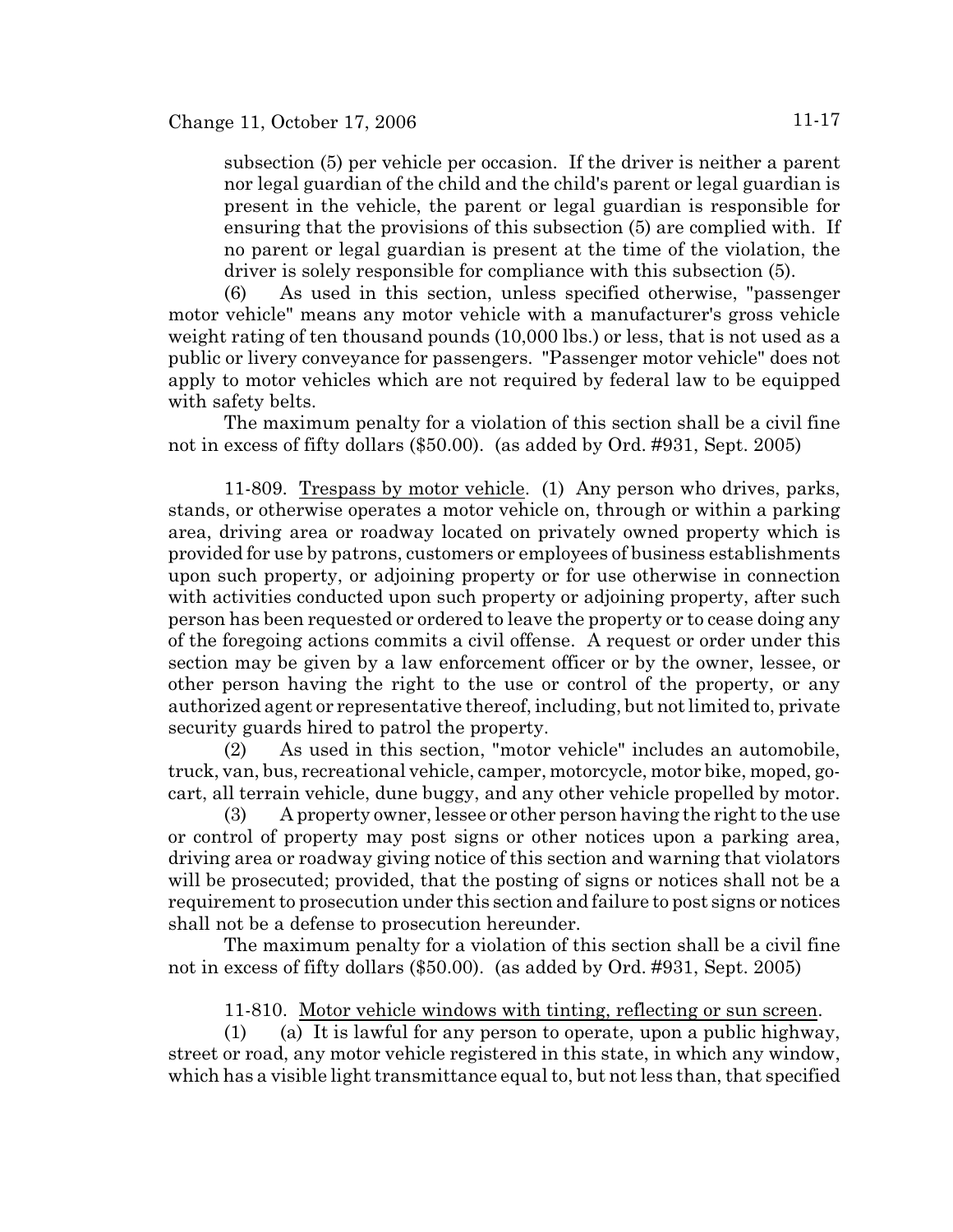in the Federal Motor Vehicle Safety Standard No. 205, has been altered, treated or replaced by the affixing, application or installation of any material which:

> (i) Has a visible light transmittance of less than thirtyfive percent (35%); or

> (ii) With the exception of the manufacturer's standard installed shade band, reduces the visible light transmittance in the windshield below seventy percent (70%).

(b) Any person who installs window tinting materials for profit, barter, or wages and/or commissions is defined as a "professional installer" for the provisions of this section, and it is unlawful for a professional installer to apply tinting materials to any vehicle so as to cause that vehicle to be in violation of this section.

(c) All professional installers of window tinting materials shall supply and shall affix to the lower right corner of the driver's window an adhesive label, the size and style of which shall be determined by the commissioner of safety, which includes:

(i) The installer's business name; and

(ii) The legend "Complies with Tennessee Code Annotated, § 55-9-107."

(d) All professional installers of window tinting materials shall supply each customer with a signed receipt for each vehicle to which tinting materials have been applied which includes:

(i) Date of installation;

(ii) Make, model, paint color and license plate number and state;

(iii) The legend "Complies with Tennessee Code Annotated, § 55-9-107, at date of installation"; and

(iv) The legend "This receipt shall be kept with vehicle registration documents."

(e) The owner of any vehicle in question has the burden of proof that such vehicle is in compliance with the provisions of this section.

(f) Any vehicle model permitted by federal regulations to be equipped with certain windows tinted so as to not to conform to the specifications of subdivision  $(1)(a)(i)$  is exempt from subdivision  $(1)(a)(i)$ with respect to those certain windows. Likewise, vehicles bearing commercial license plates or government service license plates that are used for law enforcement purposes shall be exempt from the specifications of subdivision  $(1)(a)(i)$  for those windows rearward of the front doors. This subsection (1) shall not be constructed in any way to exempt the front door windows of any vehicle of any kind from the specifications of subdivision  $(1)(a)(i)$ .

(2) (a) Notwithstanding the provisions of subdivision  $(1)(a)$  to the contrary, any person with a medical condition that is adversely affected by ultraviolet light may submit a statement to the commissioner from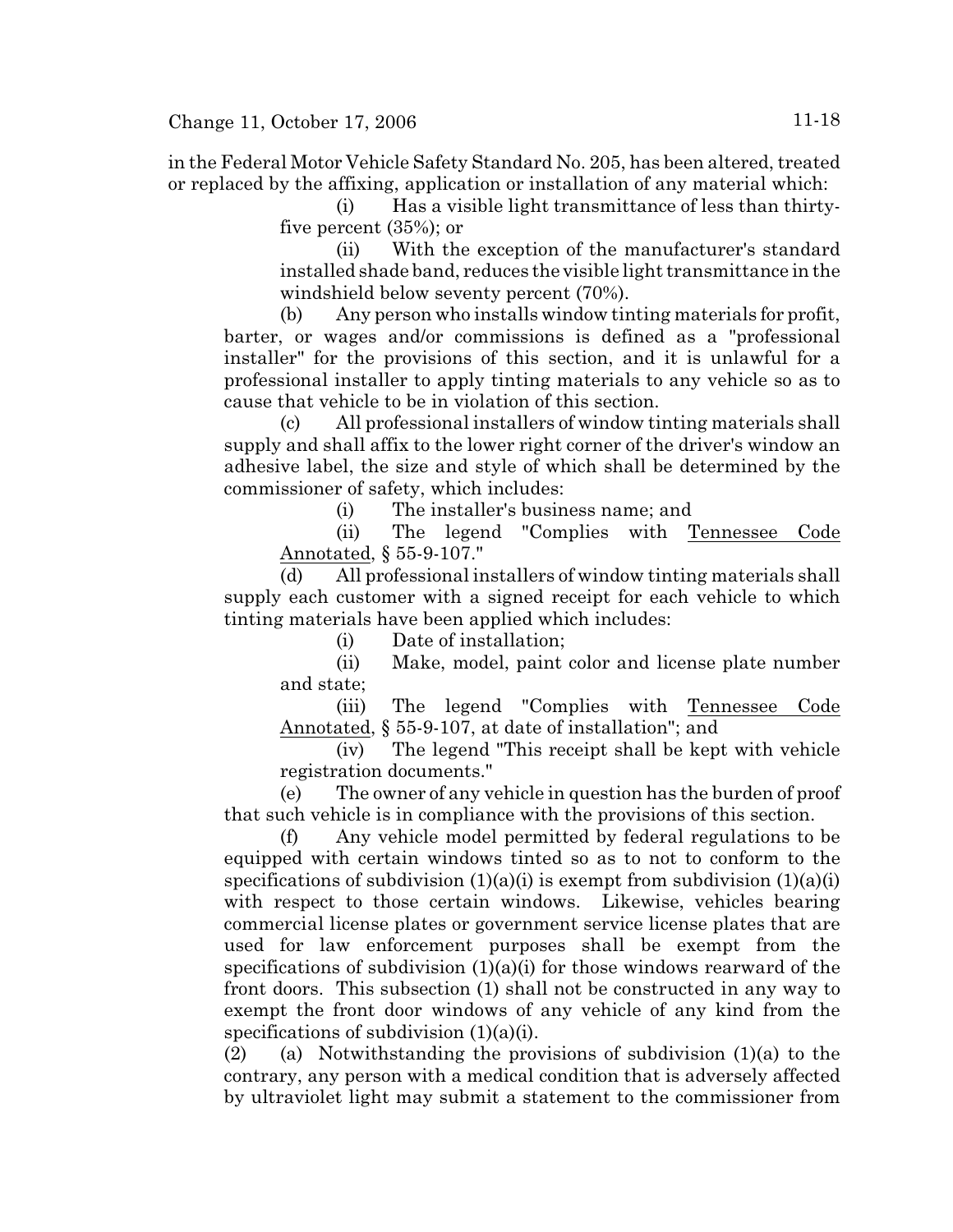that person's physician certifying that the person has a medical condition which requires reduction of light transmission in the windows of such person's vehicle in excess of the standards established in subsection (1). The commissioner shall submit the certified statement to the department's medical review board for evaluation. If the review board finds the exemption warranted, it shall recommend that the commissioner authorize the exemption, and the degree of tinting exemption which is appropriate. The commissioner shall then supply a certificate or decal, indicating the degree of exemption, to the applicant who shall display it in the motor vehicle.

(b) Any applicant aggrieved by a decision of the medical review board or the commissioner may appeal in accordance with the provisions of the Uniform Administrative Procedures Act, compiled in title 4, chapter 5. The appeal may be made to the chancery court of the county where the aggrieved applicant resides at the option of the applicant.

(3) It is probable cause for a full-time, salaried police officer of this state to detain a motor vehicle being operated on the public roads, streets or highways of this state when such officer has a reasonable belief that the motor vehicle is in violation of subdivision (1)(a), for the purpose of conducting a field comparison test.

(4) It is a civil offense for the operator of a motor vehicle to refuse to submit to the field comparison test when directed to do so by a full-time, salaried police officer, or for any person to otherwise violate any provisions of this section.

(5) The commissioner of safety shall establish a standardized method and procedure by which law enforcement officers can readily, and with reasonably accuracy, conduct a field comparison test to determine if a motor vehicle's windows are in compliance with this section.

The maximum penalty for a violation of this section shall be a civil fine not in excess of fifty dollars (\$50.00). (as added by Ord. #931, Sept. 2005)

11-811. Transporting child in truck bed. (1) A person commits an offense who, on the streets of any municipality, roads of any county, or the highways of this state, transports a child under six (6) years of age in the bed of a truck with a manufacturer's ton rating not exceeding three-quarter (3/4) ton and having a pickup body style.

(2) (a) A person commits an offense who, on any interstate defense highway or state highway, transports a child between six (6) years of age and under twelve (12) years of age in the bed of a truck with a manufacturer's ton rating not exceeding three-quarter (3/4) ton and having a pickup body style.

(b) A city or county may prohibit, by ordinance or resolution, a person from transporting a child between six (6) years of age and under twelve (12) years of age in the bed of a truck with a manufacturer's ton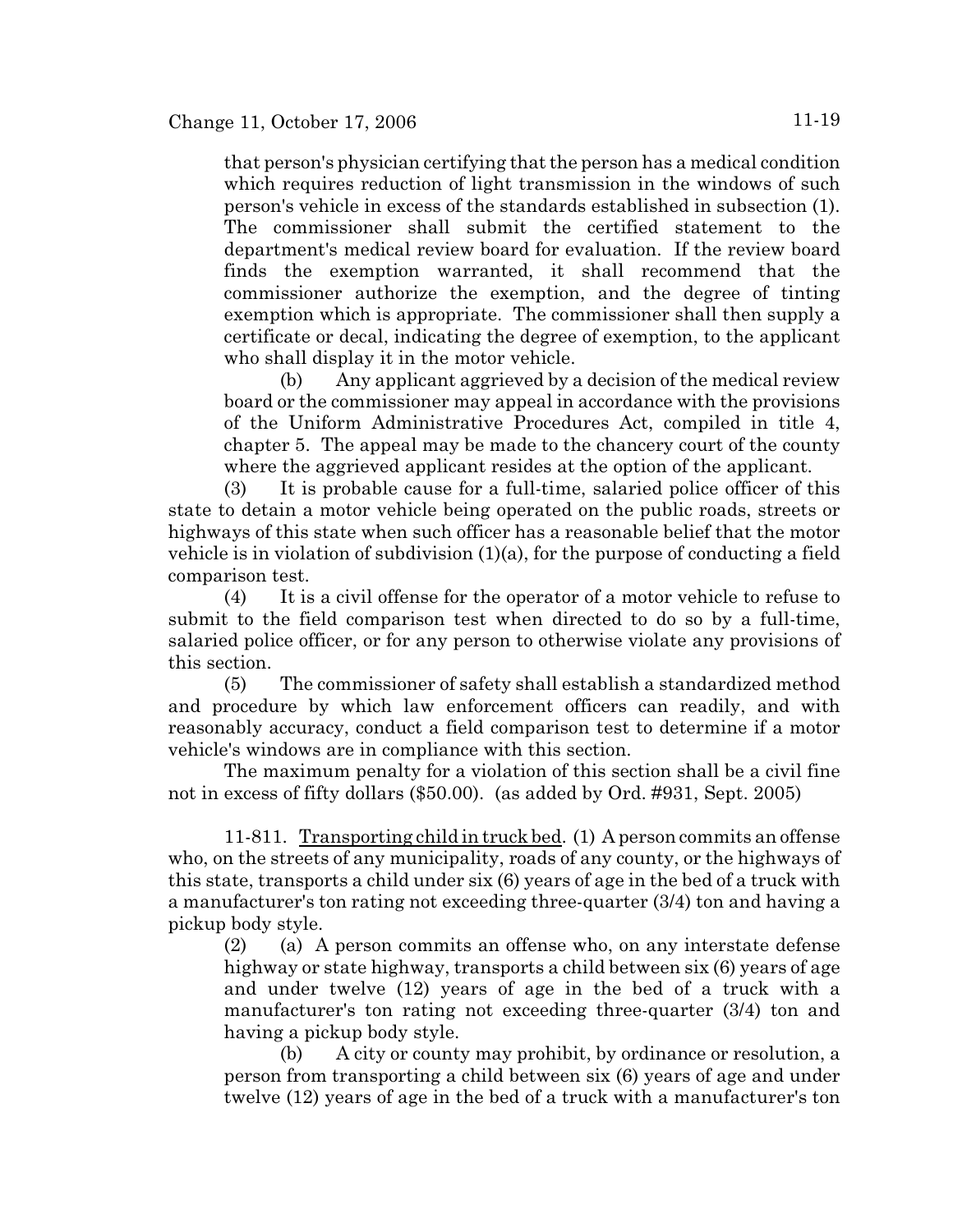rating not exceeding three-quarter (3/4) ton and having a pickup body style on city or county roads or highways.

(3) The provisions of this section do not apply to a person transporting such child in the bed of such vehicle when such vehicle is being used as part of an organized parade, procession, or other ceremonial event, and when such vehicle is not exceeding the speed of twenty miles per hour (20 mph).

(4) The provisions of this section do not apply when the child being transported is involved in agricultural activities.

(5) A violation of (1) or  $(2)(a)$  is a civil offense.

The maximum penalty for a violation of this section shall be a civil fine not in excess of fifty dollars (\$50.00). (as added by Ord. #931, Sept. 2005)

11-812. Crash helmet required for driver and passenger--exceptions. (1) The driver of a motorcycle, motorized bicycle, as defined in chapter 8 of this title, or motor-driven cycle, and any passenger on any of these, shall be required to wear either a crash helmet meeting federal standards contained in 49 CFR § 571.218, or, if such driver or passenger is twenty-one (21) years of age or older, a helmet meeting the following requirements:

(a) Except as provided in subdivisions  $(1)(b)-(d)$ , the helmet shall meet federal motor vehicle safety standards specified in 49 CFR § 571.218;

(b) Notwithstanding any provision in 49 CFR § 571.218 relative to helmet penetration standards, ventilation airways may penetrate through the entire shell of the helmet; provided, that no ventilation airway shall exceed on and on-half inches  $(1 \frac{1}{2})$  in diameter;

(c) Notwithstanding any provision in 49 CFR § 571.218, the protective surface shall not be required to be a continuous contour; and

(d) Notwithstanding any provision in 49 CFR § 571.218 to the contrary, a label on the helmet shall be affixed signifying that such helmet complies with the requirements of the American Society for Testing Materials (ASTM), the Consumer Product Safety Commission (CPSC), the Southern Impact Research Center (SIRC), or the Snell Foundation.

(2) This section does not apply to persons riding:

(a) Within an enclosed cab;

(b) Motorcycles that are fully enclosed, have three (3) wheels in contact with the ground, weigh less than one thousand five hundred pounds (1,500 lbs.) and have the capacity to maintain posted highway speed limits;

(c) Golf carts; or

(d) In a parade, at a speed not to exceed thirty (30) miles per hour, if the person is eighteen (18) years or older.

The maximum penalty for a violation of this section shall be a civil fine not in excess of fifty dollars (\$50.00). (as added by Ord. #931, Sept. 2005)